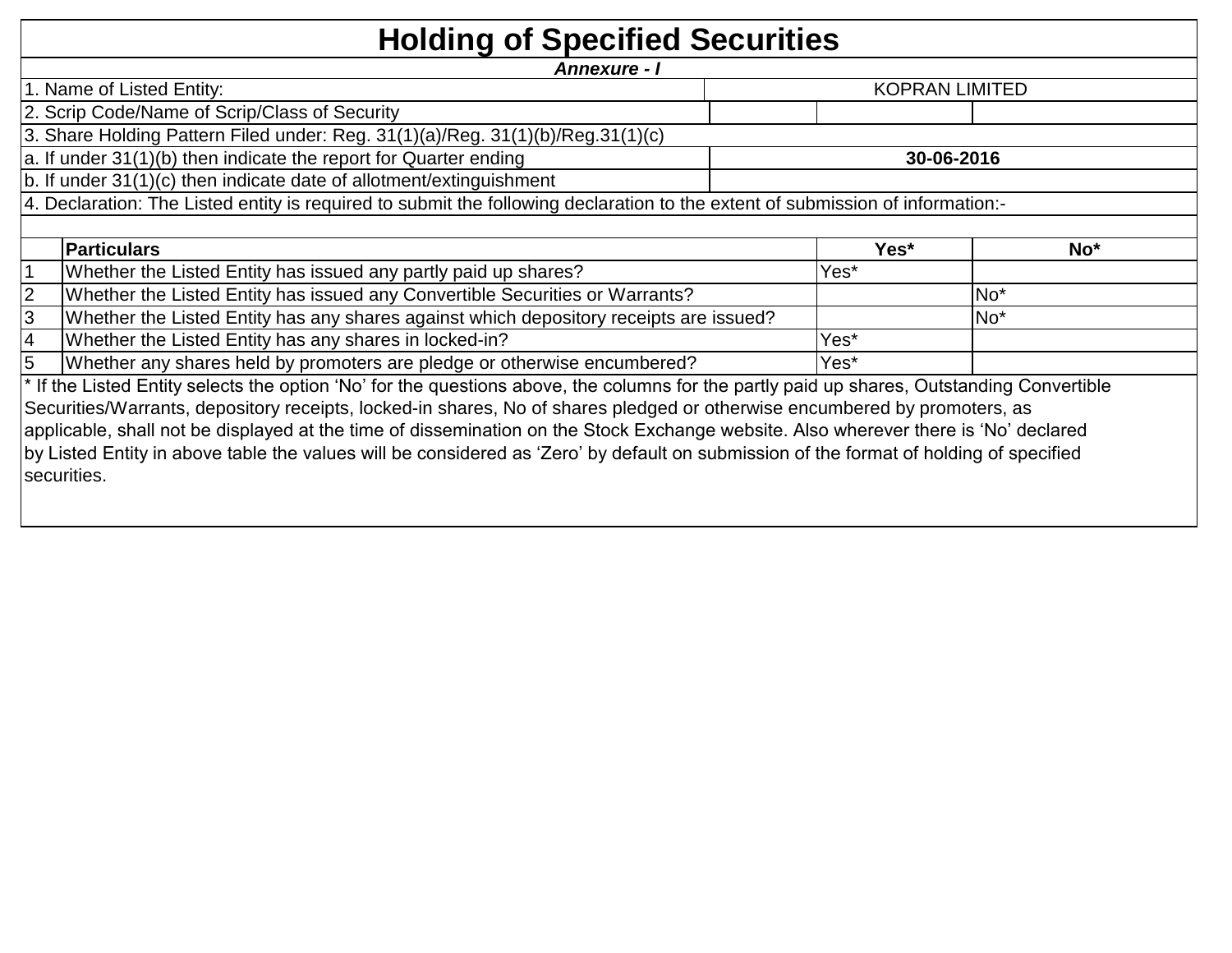|                     |                                      |                                                    |                                                                      |                                                               |                                                                           |                                                                    | Table I - SUMMARY STATEMENT HOLDING OF SPECIFIED SECURITIES                                                                                    |                        |                                      |                                                                                |                                             |                                                                                                                                 |                                                                                                                                    |                                      |                                                         |                                                                                      |           |                                                                                        |
|---------------------|--------------------------------------|----------------------------------------------------|----------------------------------------------------------------------|---------------------------------------------------------------|---------------------------------------------------------------------------|--------------------------------------------------------------------|------------------------------------------------------------------------------------------------------------------------------------------------|------------------------|--------------------------------------|--------------------------------------------------------------------------------|---------------------------------------------|---------------------------------------------------------------------------------------------------------------------------------|------------------------------------------------------------------------------------------------------------------------------------|--------------------------------------|---------------------------------------------------------|--------------------------------------------------------------------------------------|-----------|----------------------------------------------------------------------------------------|
| Cate<br>gory<br>(1) | Category of<br>shareholder<br>(II)   | No.s<br>οf<br><b>Share</b><br>holder<br>s<br>(III) | No. of<br>fully<br>paid up<br>equity<br><b>Share</b><br>held<br>(IV) | No.s of I<br>paid-up<br>equity<br><b>Share</b><br>held<br>(V) | No. of<br>Partly shares<br>underl<br>ying<br>tory<br>Receip<br>ts<br>(VI) | Total nos.<br>shares<br>held<br>$(VII)=$<br>Deposi $(IV)+(V)+(VI)$ | <b>Shareholding</b><br>as a % of<br>total<br>no, of shares<br>(calculated<br>as per<br><b>SCRR, 1957)</b><br>(VIII)<br>As a % of<br>$(A+B+C2)$ |                        | <b>No of Voting</b><br><b>Rights</b> | <b>Number of Votting Rights</b><br>held in each class of<br>securities<br>(IX) | <b>Total</b><br>as a<br>$%$ of<br>$(A+B+C)$ | No. of<br><b>Shares</b><br><b>Underlyi</b><br>ng<br><b>Outstatin</b><br>g<br>convertib<br>le<br>securitie<br><i>(includin</i> ) | <b>Shareholding</b><br>as a %<br>assuming<br>full<br>conversion<br>οf<br>convertible<br>securities(as<br>a%<br>of diluted<br>share |                                      | <b>Number of</b><br><b>Locked</b> in<br>shares<br>(XII) | <b>Number of</b><br><b>Shares</b><br>pledged or<br>otherwise<br>encumbered<br>(XIII) |           | <b>Number of</b><br>equity<br>shares held<br>in<br>dematerializ<br>ed<br>form<br>(XIV) |
|                     |                                      |                                                    |                                                                      |                                                               |                                                                           |                                                                    |                                                                                                                                                |                        |                                      |                                                                                | Warrants<br>(X)                             | capital)<br>$(XI) = (VII) + (X)$<br>As a % of<br>$(A+B+C2)$                                                                     | No.<br>(a)                                                                                                                         | As a % of<br>total<br>shares<br>held | No.<br>(a)                                              | As a % of<br>total<br>shares<br>held                                                 |           |                                                                                        |
|                     |                                      |                                                    |                                                                      |                                                               |                                                                           |                                                                    |                                                                                                                                                | Class<br><b>Equity</b> | Class<br><b>Others</b>               | <b>Total</b>                                                                   |                                             |                                                                                                                                 |                                                                                                                                    |                                      | (b)                                                     |                                                                                      | (b)       |                                                                                        |
| (A)                 | <b>Promoter &amp; Promoter Group</b> | 27                                                 | 19443513                                                             | $\mathbf 0$                                                   | $\Omega$                                                                  | 19443513                                                           |                                                                                                                                                | 44.9534 19443513       |                                      | 0 19443513                                                                     | 44.95                                       | $\Omega$                                                                                                                        |                                                                                                                                    | 44.95 5961758                        |                                                         | 31 6300000                                                                           | 32.4015   | 19443513                                                                               |
| (B)                 | <b>Public</b>                        |                                                    | 34650 23805963                                                       | 3126                                                          | $\Omega$                                                                  | 23809089                                                           |                                                                                                                                                | 55.0466 23809089       | $\Omega$                             | 23809089                                                                       | 55.05                                       | $\Omega$                                                                                                                        | 55.05                                                                                                                              | $\Omega$                             | $\Omega$                                                | <b>NA</b>                                                                            | <b>NA</b> | 23473761                                                                               |
| (C)                 | Non Promoter-Non Public              |                                                    | $\Omega$                                                             | 0                                                             | $\mathbf{0}$                                                              | 0                                                                  |                                                                                                                                                | $\Omega$               | $\Omega$                             |                                                                                | 0.00                                        | $\Omega$                                                                                                                        | 0.00                                                                                                                               | $\mathbf 0$                          | $\Omega$                                                | <b>NA</b>                                                                            | <b>NA</b> | $\mathbf{0}$                                                                           |
| (C1)                | Shares underlying DRs                | $\Omega$                                           | $\mathbf 0$                                                          | $\mathbf 0$                                                   | 0                                                                         | 0                                                                  | <b>NA</b>                                                                                                                                      | $\Omega$               | $\Omega$                             |                                                                                | 0.00                                        |                                                                                                                                 | 0.00                                                                                                                               | $\Omega$                             | $\Omega$                                                | <b>NA</b>                                                                            | <b>NA</b> | 0                                                                                      |
|                     | (C2) Shares held by Employee Trusts  |                                                    | $\Omega$                                                             | $\Omega$                                                      | 0                                                                         | $\Omega$                                                           |                                                                                                                                                | $\Omega$               | $\Omega$                             | $\Omega$                                                                       | 0.00                                        |                                                                                                                                 | 0.00                                                                                                                               | $\Omega$                             | $\mathbf 0$                                             | <b>NA</b>                                                                            | <b>NA</b> | $\mathbf{0}$                                                                           |
|                     | <b>Total</b>                         |                                                    | 34677 43249476                                                       | 3126                                                          | $\Omega$                                                                  | 43252602                                                           |                                                                                                                                                | 43252602               |                                      | 0 43252602                                                                     | 100.00                                      | $\Omega$                                                                                                                        |                                                                                                                                    | 100.00 5961758                       | 14                                                      |                                                                                      |           | 42917274                                                                               |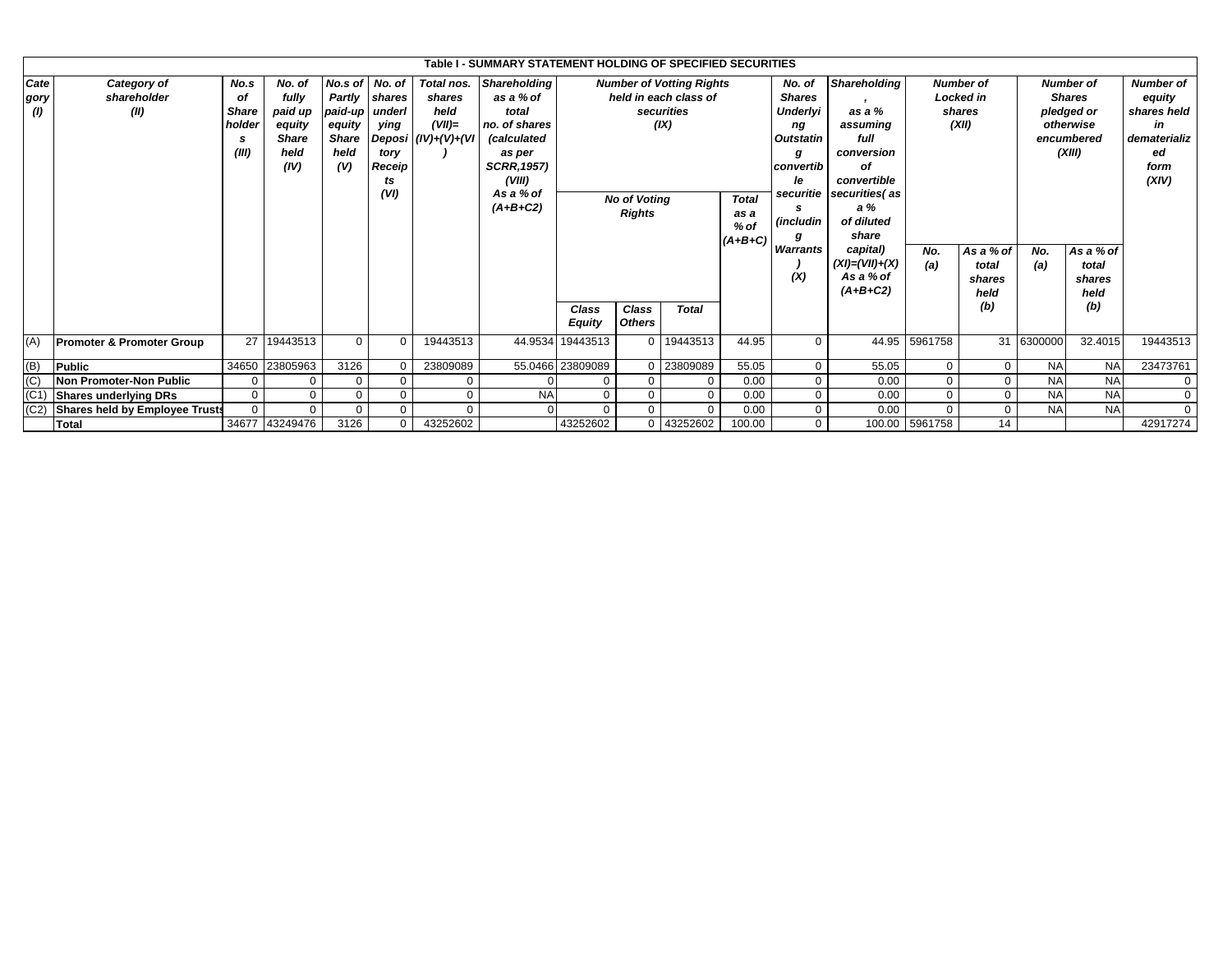|                                               |                                               |                                                                      |                                                            |                                                                   | Table II - STATEMENT SHOWING SHAREHOLDING PATTERN OF THE PROMOTER AND PROMOTER GROUP |                                                                                                                   |                                            |                                                            |                                                         |                                        |                                                                                                                                                          |                                                                                                                                                             |                                           |                         |                                                                                      |                       |                                                                                    |
|-----------------------------------------------|-----------------------------------------------|----------------------------------------------------------------------|------------------------------------------------------------|-------------------------------------------------------------------|--------------------------------------------------------------------------------------|-------------------------------------------------------------------------------------------------------------------|--------------------------------------------|------------------------------------------------------------|---------------------------------------------------------|----------------------------------------|----------------------------------------------------------------------------------------------------------------------------------------------------------|-------------------------------------------------------------------------------------------------------------------------------------------------------------|-------------------------------------------|-------------------------|--------------------------------------------------------------------------------------|-----------------------|------------------------------------------------------------------------------------|
| Category & Name of the<br>shareholders<br>(1) | No<br>of<br>Shar<br>e<br>hold<br>ers<br>(III) | No of<br>fully<br>paid up<br>equity<br><b>Shares</b><br>held<br>(IV) | Partly<br>paid-up<br>equity<br><b>Share</b><br>held<br>(V) | No. of<br>shares<br>underlyi<br>ng<br>ory<br>Receipt<br>s<br>(VI) | Total nos.<br>shares<br>held<br>$(VII)=$<br>Deposit $(IV)+(V)+(VI)$                  | <b>Shareho</b><br>Iding<br>%<br>calculat<br>ed as<br>per<br>SCRR, 19<br>57<br>As a %<br>оf<br>$(A+B+C2$<br>(VIII) |                                            | securities<br>(IX)<br><b>No of Voting</b><br><b>Rights</b> | <b>Number of Voting Rights</b><br>held in each class of | Total<br>as a<br>% of<br>$(A+B+$<br>C) | No. of<br><b>Shares</b><br><b>Underl</b><br>ying<br><b>Outstat</b><br>ing<br>convert<br>ible<br>securiti<br>es<br>(includi<br>ng<br>Warran<br>ts)<br>(X) | <b>Sharehol</b><br>ding,<br>as a %<br>assumin<br>g<br>full<br>conversi<br>on<br>οf<br>converti<br>ble<br>securitie<br>$s$ (as a %<br>of<br>diluted<br>share | Number of<br>Locked in<br>shares<br>(XII) |                         | <b>Number of</b><br><b>Shares</b><br>pledged or<br>otherwise<br>encumbered<br>(XIII) |                       | Number of<br>equity<br>shares<br>held<br>in<br>demateriali<br>zed<br>form<br>(XIV) |
|                                               |                                               |                                                                      |                                                            |                                                                   |                                                                                      |                                                                                                                   |                                            |                                                            |                                                         |                                        |                                                                                                                                                          | capital)<br>$(XI) = (VII)$                                                                                                                                  | No.<br>(a)                                | As a %<br>of            | No.<br>(a)                                                                           | As a % of<br>total    |                                                                                    |
|                                               |                                               |                                                                      |                                                            |                                                                   |                                                                                      |                                                                                                                   |                                            |                                                            |                                                         |                                        |                                                                                                                                                          | $+(X)$<br>As a %                                                                                                                                            |                                           | total<br>shares<br>held |                                                                                      | shares<br>held<br>(b) |                                                                                    |
|                                               |                                               |                                                                      |                                                            |                                                                   |                                                                                      |                                                                                                                   | Class<br><b>Equity</b><br>$\boldsymbol{x}$ | Class<br>Others<br>У                                       | <b>Total</b>                                            |                                        |                                                                                                                                                          | οf<br>$(A+B+C2$                                                                                                                                             |                                           | (b)                     |                                                                                      |                       |                                                                                    |
| 1 Indian                                      |                                               |                                                                      |                                                            |                                                                   |                                                                                      |                                                                                                                   |                                            |                                                            |                                                         |                                        |                                                                                                                                                          |                                                                                                                                                             |                                           |                         |                                                                                      |                       |                                                                                    |
| (a) Individuals/Hindu undivided Family        |                                               |                                                                      |                                                            |                                                                   |                                                                                      |                                                                                                                   |                                            |                                                            |                                                         |                                        |                                                                                                                                                          |                                                                                                                                                             |                                           |                         |                                                                                      |                       |                                                                                    |
| <b>SUSHEEL SOMANI</b>                         | $\mathbf{1}$                                  | 871900                                                               | $\overline{0}$                                             | $\overline{0}$                                                    | 871900                                                                               | $\overline{c}$                                                                                                    | 871900                                     | $\overline{0}$                                             | 871900                                                  | $\overline{2}$                         | $\mathbf 0$                                                                                                                                              | 2                                                                                                                                                           | $\overline{0}$                            | $\Omega$                | 599900                                                                               | 69                    | 871900                                                                             |
| <b>HRIDAI SUSHEEL SOMANI</b>                  |                                               | 116900                                                               | $\overline{0}$                                             | $\Omega$                                                          | 116900                                                                               | $\mathbf 0$                                                                                                       | 116900                                     | $\mathbf 0$                                                | 116900                                                  | $\mathbf 0$                            | $\overline{0}$                                                                                                                                           | $\Omega$                                                                                                                                                    | $\mathbf 0$                               | $\Omega$                | 0                                                                                    | $\Omega$              | 116900                                                                             |
| <b>SURENDRA SOMANI</b>                        |                                               | 503075                                                               | $\overline{0}$                                             | $\mathbf 0$                                                       | 503075                                                                               | $\overline{1}$                                                                                                    | 503075                                     | $\mathbf 0$                                                | 503075                                                  | $\overline{1}$                         | $\mathbf 0$                                                                                                                                              | $\mathbf 1$                                                                                                                                                 | $\mathbf 0$                               | $\Omega$                | 310150                                                                               | 62                    | 503075                                                                             |
| <b>MR ADARSH SOMANI</b>                       | $\mathbf 1$                                   | 181250                                                               | $\overline{0}$                                             | $\mathbf 0$                                                       | 181250                                                                               | $\overline{0}$                                                                                                    | 181250                                     | $\overline{0}$                                             | 181250                                                  | $\mathbf 0$                            | $\mathbf 0$                                                                                                                                              | $\Omega$                                                                                                                                                    | $\mathbf 0$                               | $\Omega$                | $\Omega$                                                                             | $\mathbf 0$           | 181250                                                                             |
| Sarla Sevantilal Parekh                       |                                               | 6290                                                                 | $\mathbf 0$                                                | $\Omega$                                                          | 6290                                                                                 | 0                                                                                                                 | 6290                                       | $\pmb{0}$                                                  | 6290                                                    | $\mathbf 0$                            | $\overline{0}$                                                                                                                                           | $\Omega$                                                                                                                                                    | $\mathbf 0$                               | $\Omega$                | $\Omega$                                                                             | $\Omega$              | 6290                                                                               |
| Rajendra Somani                               |                                               | 2324250                                                              | $\overline{0}$                                             | $\mathbf 0$                                                       | 2324250                                                                              | $\,$ 5 $\,$                                                                                                       | 2324250                                    | $\mathbf 0$                                                | 2324250                                                 | 5                                      | $\mathbf 0$                                                                                                                                              | 5 <sup>1</sup>                                                                                                                                              | $\overline{0}$                            | $\Omega$                | 1764750                                                                              | 76                    | 2324250                                                                            |
| Pravina Rameshchandra Virvadia                |                                               | 8500                                                                 | $\Omega$                                                   | $\mathbf 0$                                                       | 8500                                                                                 | $\mathbf 0$                                                                                                       | 8500                                       | $\mathbf 0$                                                | 8500                                                    | $\Omega$                               | $\mathbf 0$                                                                                                                                              | $\Omega$                                                                                                                                                    | $\mathbf 0$                               | $\Omega$                | 0                                                                                    | $\Omega$              | 8500                                                                               |
| Renuka Vinubhai Bhansali                      |                                               | 8500                                                                 | $\overline{0}$                                             | $\mathbf 0$                                                       | 8500                                                                                 | $\overline{0}$                                                                                                    | 8500                                       | $\mathbf 0$                                                | 8500                                                    | $\mathbf 0$                            | $\mathbf 0$                                                                                                                                              | $\mathbf 0$                                                                                                                                                 | $\mathbf 0$                               | $\Omega$                | $\overline{0}$                                                                       | $\mathbf 0$           | 8500                                                                               |
| <b>MRIDULA SOMANI</b>                         |                                               | 228900                                                               | $\overline{0}$                                             | $\overline{0}$                                                    | 228900                                                                               | $\mathbf{1}$                                                                                                      | 228900                                     | $\mathbf 0$                                                | 228900                                                  | $\overline{1}$                         | $\mathbf 0$                                                                                                                                              | $\mathbf{1}$                                                                                                                                                | $\overline{0}$                            | $\Omega$                | $\mathbf 0$                                                                          | $\mathbf 0$           | 228900                                                                             |
| <b>VRINDA SOMANI</b>                          |                                               | 9000                                                                 | $\overline{0}$                                             | $\Omega$                                                          | 9000                                                                                 | $\mathbf 0$                                                                                                       | 9000                                       | $\mathbf 0$                                                | 9000                                                    | $\Omega$                               | $\overline{0}$                                                                                                                                           | $\Omega$                                                                                                                                                    | $\mathbf 0$                               | $\Omega$                | $\Omega$                                                                             | $\Omega$              | 9000                                                                               |
| <b>JAYA SOMANI</b>                            |                                               | 258500                                                               | $\overline{0}$                                             | $\mathbf 0$                                                       | 258500                                                                               | $\mathbf{1}$                                                                                                      | 258500                                     | $\mathbf 0$                                                | 258500                                                  | $\overline{1}$                         | $\Omega$                                                                                                                                                 | $\mathbf{1}$                                                                                                                                                | $\overline{0}$                            | $\Omega$                | $\Omega$                                                                             | $\Omega$              | 258500                                                                             |
| <b>ANUSHREE SOMANI</b>                        |                                               | 9000                                                                 | $\Omega$                                                   | $\mathbf 0$                                                       | 9000                                                                                 | $\overline{0}$                                                                                                    | 9000                                       | $\mathbf 0$                                                | 9000                                                    | $\mathbf 0$                            | $\overline{0}$                                                                                                                                           | $\Omega$                                                                                                                                                    | $\mathbf 0$                               | $\Omega$                | $\Omega$                                                                             | $\Omega$              | 9000                                                                               |
| <b>SUHRID SOMANI</b>                          |                                               | 93300                                                                | $\overline{0}$                                             | $\mathbf 0$                                                       | 93300                                                                                | $\overline{0}$                                                                                                    | 93300                                      | $\mathbf 0$                                                | 93300                                                   | $\mathbf 0$                            | $\mathbf 0$                                                                                                                                              | $\mathbf 0$                                                                                                                                                 | $\mathbf 0$                               | $\Omega$                | $\Omega$                                                                             | $\mathbf 0$           | 93300                                                                              |
| VANDANA SOMANI                                | $\mathbf 1$                                   | 325200                                                               | $\Omega$                                                   | $\mathbf 0$                                                       | 325200                                                                               | $\mathbf{1}$                                                                                                      | 325200                                     | $\overline{0}$                                             | 325200                                                  | $\overline{1}$                         | $\mathbf 0$                                                                                                                                              |                                                                                                                                                             | $\mathbf 0$                               | $\Omega$                | 325200                                                                               | 100                   | 325200                                                                             |
| <b>NUPUR SOMANI</b>                           |                                               | 270000                                                               | $\overline{0}$                                             | $\Omega$                                                          | 270000                                                                               | $\mathbf 1$                                                                                                       | 270000                                     | $\mathbf 0$                                                | 270000                                                  |                                        | $\overline{0}$                                                                                                                                           |                                                                                                                                                             | $\mathbf 0$                               | $\Omega$                | 0                                                                                    | $\Omega$              | 270000                                                                             |
| <b>SOMANI KUMKUM</b>                          |                                               | 35635                                                                | $\overline{0}$                                             | $\mathbf 0$                                                       | 35635                                                                                | $\overline{0}$                                                                                                    | 35635                                      | $\overline{0}$                                             | 35635                                                   | $\mathbf 0$                            | $\mathbf 0$                                                                                                                                              | $\mathbf 0$                                                                                                                                                 | $\mathbf 0$                               | $\Omega$                | $\Omega$                                                                             | $\Omega$              | 35635                                                                              |
| <b>VARUN SOMANI</b>                           |                                               | 272500                                                               | $\Omega$                                                   | $\mathbf 0$                                                       | 272500                                                                               | $\mathbf{1}$                                                                                                      | 272500                                     | $\mathbf 0$                                                | 272500                                                  | $\overline{1}$                         | $\mathbf 0$                                                                                                                                              | $\mathbf{1}$                                                                                                                                                | $\mathbf 0$                               | $\Omega$                | $\Omega$                                                                             | $\Omega$              | 272500                                                                             |
| Total                                         | 17                                            | 5522700                                                              | <sub>0</sub>                                               | ΩI                                                                | 5522700                                                                              | 13 <sup>1</sup>                                                                                                   | 5522700                                    | $\mathbf{0}$                                               | 5522700                                                 | 13                                     | $\mathbf{0}$                                                                                                                                             | 13                                                                                                                                                          | $\mathbf{0}$                              | $\mathbf{0}$            | 3000000                                                                              | 54                    | 5522700                                                                            |
| (b) Central Government/State Government(s)    |                                               |                                                                      |                                                            |                                                                   |                                                                                      |                                                                                                                   |                                            |                                                            |                                                         |                                        |                                                                                                                                                          |                                                                                                                                                             |                                           |                         |                                                                                      |                       |                                                                                    |
|                                               | 0                                             | 0                                                                    | $\overline{0}$                                             | $\overline{0}$                                                    | 0                                                                                    | $\overline{0}$                                                                                                    | $\overline{0}$                             | 0                                                          | $\overline{0}$                                          | 0                                      | -0                                                                                                                                                       | 0.0000                                                                                                                                                      | $\overline{0}$                            |                         | 0                                                                                    | 0                     | $\mathbf 0$                                                                        |
| Total                                         | $\mathbf{0}$                                  | $\mathbf{0}$                                                         | $\mathbf{0}$                                               | $\mathbf{0}$                                                      | $\overline{0}$                                                                       | $\overline{0}$                                                                                                    | $\mathbf{0}$                               | $\mathbf{0}$                                               | $\mathbf{0}$                                            | $\mathbf{0}$                           | $\mathbf{0}$                                                                                                                                             | 0.0000                                                                                                                                                      | $\overline{\bullet}$                      | $\mathbf{0}$            | $\mathbf{0}$                                                                         | $\mathbf 0$           | $\mathbf{0}$                                                                       |
| (c) Financial Institutions/Banks              |                                               |                                                                      |                                                            |                                                                   |                                                                                      |                                                                                                                   |                                            |                                                            |                                                         |                                        |                                                                                                                                                          |                                                                                                                                                             |                                           |                         |                                                                                      |                       |                                                                                    |
|                                               | 0                                             | 0                                                                    | $\overline{0}$                                             | $\overline{0}$                                                    | 0                                                                                    | 0                                                                                                                 | $\overline{0}$                             | 0                                                          | $\overline{0}$                                          | 0                                      | $\mathbf 0$                                                                                                                                              | 0.0000                                                                                                                                                      | $\overline{0}$                            |                         | $\overline{0}$                                                                       | 0                     | $\overline{0}$                                                                     |
| Total                                         | $\mathbf{0}$                                  | $\mathbf{0}$                                                         | $\mathbf{0}$                                               | $\mathbf{0}$                                                      | $\overline{0}$                                                                       | $\overline{0}$                                                                                                    | $\overline{\mathbf{0}}$                    | $\pmb{0}$                                                  | $\mathbf{0}$                                            | $\mathbf 0$                            | $\mathbf{0}$                                                                                                                                             | 0.0000                                                                                                                                                      | $\overline{\mathbf{0}}$                   | $\mathbf{0}$            | $\mathbf{0}$                                                                         | $\mathbf{0}$          | $\mathbf{0}$                                                                       |
| (d) Any Other (BODIES CORPORATE)              |                                               |                                                                      |                                                            |                                                                   |                                                                                      |                                                                                                                   |                                            |                                                            |                                                         |                                        |                                                                                                                                                          |                                                                                                                                                             |                                           |                         |                                                                                      |                       |                                                                                    |
| Debonair Publication Pvt Ltd                  |                                               | 1000                                                                 | $\overline{0}$                                             | $\overline{0}$                                                    | 1000                                                                                 | $\overline{0}$                                                                                                    | 1000                                       | $\overline{0}$                                             | 1000                                                    | $\overline{0}$                         | $\overline{0}$                                                                                                                                           | 0.0023                                                                                                                                                      | $\overline{0}$                            | $\overline{0}$          | $\overline{0}$                                                                       | $\overline{0}$        | 1000                                                                               |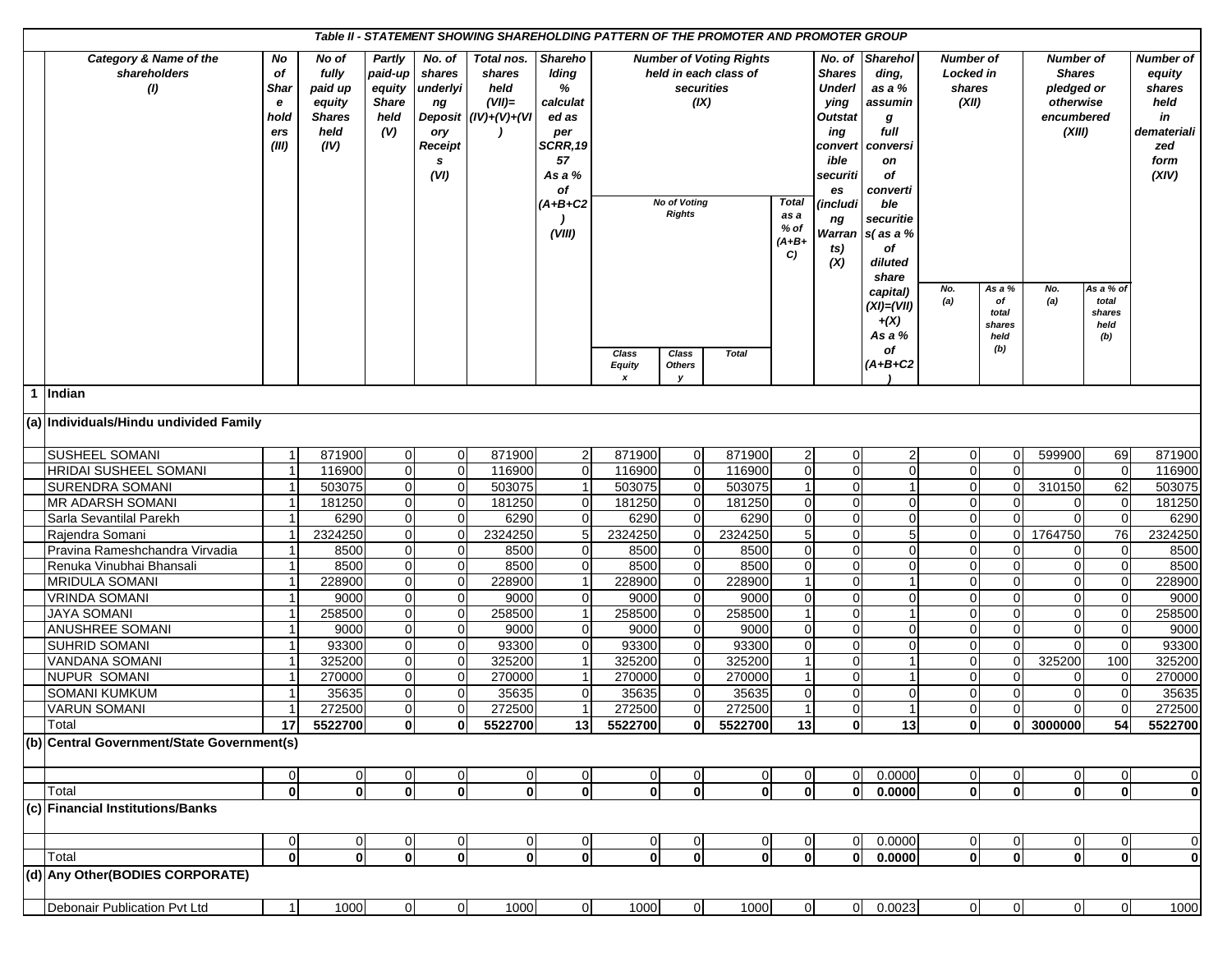| <b>G.CLARIDGE &amp; COMPANY LIMITED</b>                                                                                                                                                  |          | 342500         | $\Omega$       | $\Omega$     | 342500         |                | 342500         | 0              | 342500         |             | $\Omega$       | 0.7919  | $\mathbf 0$             |              | $\Omega$     | $\Omega$     | 342500         |
|------------------------------------------------------------------------------------------------------------------------------------------------------------------------------------------|----------|----------------|----------------|--------------|----------------|----------------|----------------|----------------|----------------|-------------|----------------|---------|-------------------------|--------------|--------------|--------------|----------------|
| Morganite Trading Company Private<br>Limited                                                                                                                                             |          | 161150         | $\Omega$       | $\Omega$     | 161150         | $\Omega$       | 161150         | $\overline{0}$ | 161150         | $\Omega$    | $\Omega$       | 0.3726  | $\Omega$                |              | $\Omega$     | $\Omega$     | 161150         |
| ORICON PROPERTIES PRIVATE<br>LIMITED                                                                                                                                                     |          | 5961758        | $\Omega$       | $\Omega$     | 5961758        | 14             | 5961758        | $\Omega$       | 5961758        | 14          | $\Omega$       | 13.7836 | 5961758                 | 100          | $\Omega$     | $\Omega$     | 5961758        |
| PRACTICAL FINANCIAL SERVICES<br>PRIVATE LIMITED                                                                                                                                          |          | 96900          | $\Omega$       | $\mathbf 0$  | 96900          | $\Omega$       | 96900          | $\overline{0}$ | 96900          | $\Omega$    | $\Omega$       | 0.2240  | $\Omega$                |              | $\Omega$     | $\Omega$     | 96900          |
| PARIJAT SHIPPING AND FINALE<br>LTD.                                                                                                                                                      |          | 385209         | O              | O            | 385209         |                | 385209         | $\Omega$       | 385209         |             | $\cap$         | 0.8906  | $\Omega$                |              |              |              | 385209         |
| KOPRAN LIFESTYLE LIMITED                                                                                                                                                                 |          | 3950           | $\Omega$       | $\Omega$     | 3950           | $\Omega$       | 3950           | $\overline{0}$ | 3950           | $\Omega$    | $\Omega$       | 0.0091  | $\mathbf 0$             |              | $\Omega$     | $\Omega$     | 3950           |
| Sarvamangal Mercantile Co. Ltd.                                                                                                                                                          |          | 2902951        | $\mathbf 0$    | $\Omega$     | 2902951        |                | 2902951        | 0              | 2902951        |             | $\Omega$       | 6.7116  | $\mathbf 0$             |              | $\Omega$     | $\Omega$     | 2902951        |
| Uni Recyclers Private Limited                                                                                                                                                            |          | 265395         | $\mathbf 0$    | $\Omega$     | 265395         |                | 265395         | $\mathbf 0$    | 265395         |             | $\Omega$       | 0.6136  | $\overline{0}$          |              | $\Omega$     | $\Omega$     | 265395         |
| Panorama Finvest Pvt Ltd                                                                                                                                                                 |          | 3800000        | $\mathbf 0$    | $\Omega$     | 3800000        | 9              | 3800000        | $\mathbf 0$    | 3800000        | 9           | $\Omega$       | 8.7856  | $\Omega$                |              | 3300000      | 87           | 3800000        |
| Total                                                                                                                                                                                    | 10       | 13920813       | $\mathbf{0}$   | 0            | 13920813       | 32             | 13920813       | $\mathbf{0}$   | 13920813       | 32          | $\mathbf{0}$   |         | 32.1849 5961758         | 43           | 3300000      | 24           | 13920813       |
| Sub-Total (A)(1)                                                                                                                                                                         | 27       | 19443513       | $\mathbf{0}$   | $\Omega$     | 19443513       | 45             | 19443513       | $\mathbf{0}$   | 19443513       | 45          | $\mathbf{0}$   | 44.9534 | 5961758                 | 31           | 6300000      | 32           | 19443513       |
| 2 Foreign                                                                                                                                                                                |          |                |                |              |                |                |                |                |                |             |                |         |                         |              |              |              |                |
| (a) Individuals (Non-Resident Individuals/Foreign Individuals)                                                                                                                           |          |                |                |              |                |                |                |                |                |             |                |         |                         |              |              |              |                |
|                                                                                                                                                                                          |          |                | $\overline{0}$ | 0            | 0              | $\overline{0}$ | 0              | 0              | 0              | 0           | $\mathbf 0$    | 0.0000  | $\overline{0}$          |              | 0            | 0            | $\overline{0}$ |
| Total                                                                                                                                                                                    | $\Omega$ | $\Omega$       | $\mathbf{0}$   | $\Omega$     | $\Omega$       | $\Omega$       |                | $\Omega$       | $\Omega$       | $\Omega$    | $\mathbf{0}$   | 0.0000  | $\mathbf{0}$            |              | $\Omega$     | $\mathbf{0}$ | $\mathbf{0}$   |
| (b) Government                                                                                                                                                                           |          |                |                |              |                |                |                |                |                |             |                |         |                         |              |              |              |                |
|                                                                                                                                                                                          |          | $\overline{0}$ | $\overline{0}$ | 0            | 0              | $\overline{0}$ | $\Omega$       | $\overline{0}$ | $\Omega$       | 0           | $\overline{0}$ | 0.0000  | $\overline{0}$          |              | 0            | 0            | $\Omega$       |
| Total                                                                                                                                                                                    | $\Omega$ | $\mathbf{0}$   | $\mathbf{0}$   | $\mathbf{0}$ | $\mathbf{0}$   | $\mathbf{0}$   | 0              | $\mathbf 0$    | $\mathbf{0}$   | $\mathbf 0$ | $\mathbf 0$    | 0.0000  | $\overline{\mathbf{0}}$ | $\mathbf{0}$ | $\mathbf{0}$ | $\mathbf{0}$ | $\mathbf{0}$   |
| (c) Institutions                                                                                                                                                                         |          |                |                |              |                |                |                |                |                |             |                |         |                         |              |              |              |                |
|                                                                                                                                                                                          |          | 0              | 0              | 0            | 0              | 0              |                | 0              | $\Omega$       | 0           | $\mathbf 0$    | 0.0000  | $\overline{0}$          |              | 0            | 0            | $\overline{0}$ |
| Total                                                                                                                                                                                    | $\Omega$ | $\mathbf{0}$   | $\mathbf{0}$   | $\bf{0}$     | $\mathbf{0}$   | $\mathbf{0}$   | 0              | $\mathbf{0}$   | $\mathbf{0}$   | $\mathbf 0$ | $\mathbf{0}$   | 0.0000  | $\overline{0}$          |              | $\mathbf{0}$ | $\mathbf{0}$ | $\mathbf{0}$   |
| (d) Foreign Portfolio Investor                                                                                                                                                           |          |                |                |              |                |                |                |                |                |             |                |         |                         |              |              |              |                |
|                                                                                                                                                                                          |          | $\mathbf 0$    | $\mathbf 0$    | $\mathbf 0$  | $\overline{0}$ | $\mathbf 0$    | $\overline{0}$ | 0              | $\overline{0}$ | 0           | $\mathbf 0$    | 0.0000  | $\overline{0}$          |              | $\mathbf 0$  | 0            | $\overline{0}$ |
| Total                                                                                                                                                                                    | $\Omega$ | $\mathbf{0}$   | $\mathbf{0}$   | $\mathbf 0$  | $\mathbf{0}$   | $\mathbf 0$    | $\mathbf{0}$   | $\mathbf{0}$   | $\mathbf{0}$   | $\mathbf 0$ | $\mathbf{0}$   | 0.0000  | $\mathbf{0}$            | $\mathbf{0}$ | $\mathbf{0}$ | $\mathbf{0}$ | $\mathbf{0}$   |
| Sub-Total (A)(2)                                                                                                                                                                         | $\Omega$ |                | $\mathbf{0}$   | $\bf{0}$     | $\mathbf{0}$   | $\bf{0}$       |                | $\mathbf{0}$   |                | $\mathbf 0$ | $\mathbf 0$    | 0.0000  | $\mathbf{0}$            | $\Omega$     | $\bf{0}$     | $\mathbf{0}$ | $\mathbf{0}$   |
| <b>Total Shareholding of Promoter</b><br>and Promoter Group (A) =<br>$(A)(1)+(A)(2)$                                                                                                     | 27       | 19443513       | $\Omega$       | $\Omega$     | 19443513       | 45             | 19443513       | $\mathbf{0}$   | 19443513       | 45          | $\mathbf{0}$   | 44.9534 | 5961758                 | 31           | 6300000      | 32           | 19443513       |
| Details of Shares which remain unclaimed may be given hear along with details such as number of shareholders, outstanding shares held in demat/unclaimed suspense account, voting rights |          |                |                |              |                |                |                |                |                |             |                |         |                         |              |              |              |                |
| Note:                                                                                                                                                                                    |          |                |                |              |                |                |                |                |                |             |                |         |                         |              |              |              |                |
| (1) PAN would not be displayed on website of Stock Exchange(s).                                                                                                                          |          |                |                |              |                |                |                |                |                |             |                |         |                         |              |              |              |                |
| (2) The term "Encumbrance" has the same meaning as assigned under regulation 28(3) of SEBI (Substantial Acquisition of Shares and Takeovers) Regulations, 2011.                          |          |                |                |              |                |                |                |                |                |             |                |         |                         |              |              |              |                |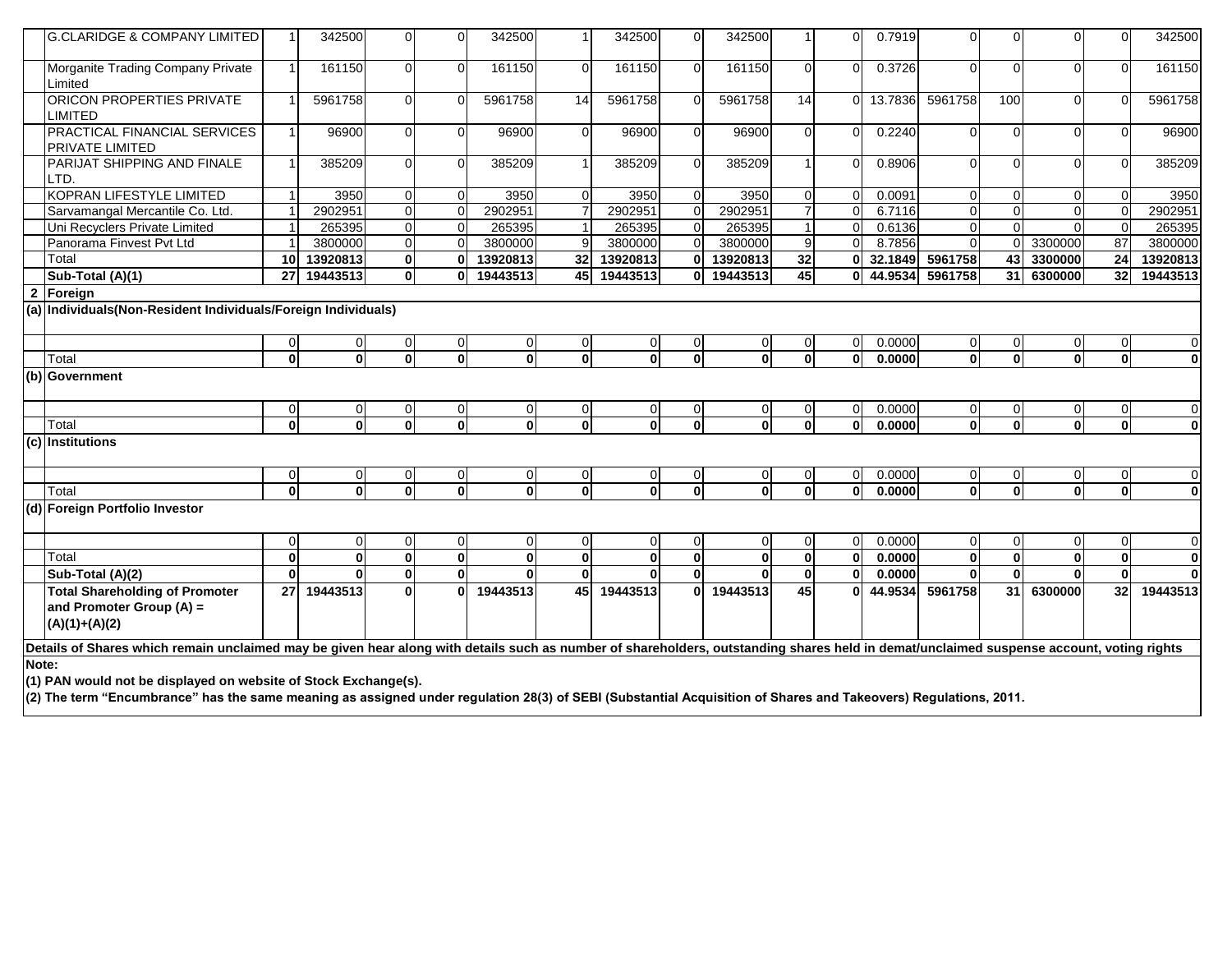| Table III - STATEMENT SHOWING SHAREHOLDING PATTERN OF THE PUBLIC SHAREHOLDER<br><b>Number of Voting Rights</b><br><b>Number of</b><br><b>Number of</b> |                                                                                                           |                                                                                                                                                                                                                                                                                                                                                                                                                                                                                                                                               |                |                            |                                                                                |                                                                                                                                       |                                                                                                                                                                                                                             |                        |                                           |                                                                         |                  |                                                                                    |                                               |             |                                |                            |                                |                |
|--------------------------------------------------------------------------------------------------------------------------------------------------------|-----------------------------------------------------------------------------------------------------------|-----------------------------------------------------------------------------------------------------------------------------------------------------------------------------------------------------------------------------------------------------------------------------------------------------------------------------------------------------------------------------------------------------------------------------------------------------------------------------------------------------------------------------------------------|----------------|----------------------------|--------------------------------------------------------------------------------|---------------------------------------------------------------------------------------------------------------------------------------|-----------------------------------------------------------------------------------------------------------------------------------------------------------------------------------------------------------------------------|------------------------|-------------------------------------------|-------------------------------------------------------------------------|------------------|------------------------------------------------------------------------------------|-----------------------------------------------|-------------|--------------------------------|----------------------------|--------------------------------|----------------|
|                                                                                                                                                        | <b>PAN</b><br>Category & Name of the<br>shareholders<br>(II)<br>$\left( 0\right)$                         | No.s of<br>No. of<br>Partly<br>No.s of<br>Total nos.<br><b>Sharehold</b><br>fully<br><b>Share</b><br>paid-up<br>shares<br>shares<br>held in each class of<br>ing<br>%<br>holders<br>paid up<br>equity<br>underlyin<br>held<br>securities<br>(IX)<br>(III)<br>equity<br><b>Share</b><br>$(VII)=$<br>calculated<br>g<br>Deposito $(IV)+(V)+(V)$<br><b>Share</b><br>as per<br>held<br>held<br>(V)<br><b>SCRR, 195</b><br>I)<br>ry<br>Receipts<br>(IV)<br>7)<br>As a % of<br>(VI)<br>$(A+B+C2)$<br>(VIII)<br><b>No of Voting</b><br><b>Rights</b> |                |                            | <b>Total</b><br>as a<br>% of<br><b>Total</b><br><b>Voting</b><br><b>Rights</b> | No. of<br><b>Shares</b><br><b>Underly</b><br>ing<br>Outstati<br>ng<br>ble<br>securiti<br>es<br>(includi<br>ng<br>Warrant<br>s)<br>(X) | <b>Total</b><br><b>Sharehol</b><br>ding,<br>as a %<br>assuming<br>full<br>converti conversio<br>$\mathbf n$<br>of<br>convertibl<br>e<br>securities<br>(as a<br>percentag<br>$\mathbf{e}$<br>of diluted<br>share<br>capital) | No.                    | Locked in<br>shares<br>(XII)<br>As a % of | <b>Shares</b><br>pledged or<br>otherwise<br>encumbered<br>(XIII)<br>No. | As a % of        | Number of<br>equity<br>shares<br>held<br>in<br>demateriali<br>zed<br>form<br>(XIV) |                                               |             |                                |                            |                                |                |
|                                                                                                                                                        |                                                                                                           |                                                                                                                                                                                                                                                                                                                                                                                                                                                                                                                                               |                |                            |                                                                                |                                                                                                                                       |                                                                                                                                                                                                                             | Class<br><b>Equity</b> | Class<br>Others                           | <b>Total</b>                                                            |                  |                                                                                    | (XI)=(VII)+<br>(X)<br>As a % of<br>$(A+B+C2)$ | (a)         | total<br>shares<br>held<br>(b) | (Not<br>applicable)<br>(a) | total<br>shares<br>held<br>(b) |                |
| -1                                                                                                                                                     | Institutions                                                                                              |                                                                                                                                                                                                                                                                                                                                                                                                                                                                                                                                               |                |                            |                                                                                |                                                                                                                                       |                                                                                                                                                                                                                             |                        |                                           |                                                                         |                  |                                                                                    |                                               |             |                                |                            |                                |                |
|                                                                                                                                                        | (a) Mutual Funds                                                                                          | 3                                                                                                                                                                                                                                                                                                                                                                                                                                                                                                                                             | 500            | $\overline{0}$             | $\Omega$                                                                       | 500                                                                                                                                   | $\mathbf 0$                                                                                                                                                                                                                 | 500                    | $\mathbf 0$                               | 500                                                                     | $\overline{0}$   | $\mathbf 0$                                                                        | $\overline{0}$                                |             | $\overline{0}$                 | <b>NA</b>                  | <b>NA</b>                      | $\mathbf 0$    |
| (b)                                                                                                                                                    | Venture Capital Funds                                                                                     | $\mathbf{0}$                                                                                                                                                                                                                                                                                                                                                                                                                                                                                                                                  | $\overline{0}$ | $\overline{0}$             | n                                                                              | $\Omega$                                                                                                                              | $\Omega$                                                                                                                                                                                                                    | $\mathbf 0$            | $\mathbf{0}$                              | $\Omega$                                                                | $\overline{0}$   | $\overline{0}$                                                                     | $\overline{0}$                                |             | $\Omega$                       | <b>NA</b>                  | $N_A$                          | $\mathbf 0$    |
| (c)                                                                                                                                                    | Alternate Investment Funds                                                                                | $\Omega$                                                                                                                                                                                                                                                                                                                                                                                                                                                                                                                                      | $\mathbf 0$    | $\Omega$                   | $\Omega$                                                                       | $\Omega$                                                                                                                              | $\Omega$                                                                                                                                                                                                                    | $\Omega$               | $\Omega$                                  | $\Omega$                                                                | $\Omega$         | $\Omega$                                                                           | $\overline{0}$                                |             | $\overline{0}$                 | <b>NA</b>                  | $N_A$                          | $\mathbf 0$    |
|                                                                                                                                                        | (d) Foreign Venture Capital Investors                                                                     | $\Omega$                                                                                                                                                                                                                                                                                                                                                                                                                                                                                                                                      | $\mathbf 0$    | $\overline{0}$             |                                                                                | $\Omega$                                                                                                                              | $\Omega$                                                                                                                                                                                                                    | $\mathbf 0$            | 0                                         | $\Omega$                                                                | $\overline{0}$   | $\Omega$                                                                           | $\mathbf 0$                                   |             | $\overline{0}$                 | <b>NA</b>                  | <b>NA</b>                      | $\mathbf 0$    |
|                                                                                                                                                        | (e) Foreign Portfolio Investors                                                                           | $\mathbf 0$                                                                                                                                                                                                                                                                                                                                                                                                                                                                                                                                   | $\Omega$       | $\mathbf 0$                | $\Omega$                                                                       | $\Omega$                                                                                                                              | $\Omega$                                                                                                                                                                                                                    | $\mathbf 0$            |                                           | $\Omega$                                                                | $\Omega$         | $\overline{0}$                                                                     | $\overline{0}$                                | 0           | $\overline{0}$                 | <b>NA</b>                  | <b>NA</b>                      | $\mathbf 0$    |
| (f)                                                                                                                                                    | Financial Institution/Banks                                                                               | 13                                                                                                                                                                                                                                                                                                                                                                                                                                                                                                                                            | 1199766        | 145                        | $\Omega$                                                                       | 1199911                                                                                                                               | 3                                                                                                                                                                                                                           | 1199911                | $\Omega$                                  | 1199911                                                                 | $\overline{3}$   | $\Omega$                                                                           | 3                                             |             | $\overline{0}$                 | <b>NA</b>                  | <b>NA</b>                      | 1199611        |
| (q)                                                                                                                                                    | <b>Insurance Companies</b>                                                                                | $\overline{0}$                                                                                                                                                                                                                                                                                                                                                                                                                                                                                                                                | $\overline{0}$ | $\Omega$                   | $\Omega$                                                                       | $\Omega$                                                                                                                              | $\overline{0}$                                                                                                                                                                                                              | 0                      | $\Omega$                                  | $\Omega$                                                                | $\overline{0}$   | $\overline{0}$                                                                     | $\overline{0}$                                | $\Omega$    | $\overline{0}$                 | <b>NA</b>                  | <b>NA</b>                      | $\overline{0}$ |
| (h)                                                                                                                                                    | Provident Funds/ Pension Funds                                                                            | $\mathbf 0$                                                                                                                                                                                                                                                                                                                                                                                                                                                                                                                                   | $\Omega$       | $\Omega$                   |                                                                                | $\Omega$                                                                                                                              | $\Omega$                                                                                                                                                                                                                    | $\mathbf 0$            | $\Omega$                                  | $\Omega$                                                                | $\Omega$         | $\overline{0}$                                                                     | $\overline{0}$                                |             | $\Omega$                       | <b>NA</b>                  | <b>NA</b>                      | $\mathbf 0$    |
|                                                                                                                                                        |                                                                                                           | 3                                                                                                                                                                                                                                                                                                                                                                                                                                                                                                                                             | 300            |                            | $\Omega$                                                                       | 300                                                                                                                                   | 0                                                                                                                                                                                                                           | 300                    | $\overline{0}$                            |                                                                         | $\overline{0}$   |                                                                                    | $\overline{0}$                                |             | $\overline{0}$                 | <b>NA</b>                  | <b>NA</b>                      | $\mathbf 0$    |
| (i)                                                                                                                                                    | Any Other(FII'S)                                                                                          | 19                                                                                                                                                                                                                                                                                                                                                                                                                                                                                                                                            | 1200711        | $\overline{0}$<br>$\Omega$ | $\Omega$                                                                       | 1200711                                                                                                                               | 3                                                                                                                                                                                                                           | 1200711                |                                           | 300<br>1200711                                                          | $\overline{3}$   | $\mathbf 0$<br>$\Omega$                                                            | 3                                             |             | $\Omega$                       | <b>NA</b>                  | <b>NA</b>                      |                |
|                                                                                                                                                        | SUB TOTAL (B)(1)                                                                                          |                                                                                                                                                                                                                                                                                                                                                                                                                                                                                                                                               |                |                            |                                                                                |                                                                                                                                       |                                                                                                                                                                                                                             |                        | $\overline{0}$                            |                                                                         |                  |                                                                                    |                                               |             |                                |                            |                                | 1199611        |
| 2                                                                                                                                                      | Central / State government(s)                                                                             |                                                                                                                                                                                                                                                                                                                                                                                                                                                                                                                                               |                |                            |                                                                                |                                                                                                                                       |                                                                                                                                                                                                                             |                        |                                           |                                                                         |                  |                                                                                    |                                               |             |                                |                            |                                |                |
|                                                                                                                                                        | (a) Central Government/ State                                                                             | $\mathbf 0$                                                                                                                                                                                                                                                                                                                                                                                                                                                                                                                                   | $\mathbf 0$    | $\overline{0}$             | $\Omega$                                                                       | $\Omega$                                                                                                                              | $\overline{0}$                                                                                                                                                                                                              | $\overline{0}$         | $\mathbf 0$                               | $\overline{0}$                                                          | $\overline{0}$   | $\mathbf 0$                                                                        | $\overline{0}$                                | O           | $\Omega$                       | <b>NA</b>                  | <b>NA</b>                      | $\mathbf 0$    |
|                                                                                                                                                        | Government(s)/President of India<br>SUB TOTAL (B)(2)                                                      | $\Omega$                                                                                                                                                                                                                                                                                                                                                                                                                                                                                                                                      | $\overline{0}$ | $\overline{0}$             | $\Omega$                                                                       | $\Omega$                                                                                                                              | $\mathbf 0$                                                                                                                                                                                                                 | $\overline{0}$         | $\mathbf{0}$                              | $\Omega$                                                                | $\Omega$         | $\mathbf{0}$                                                                       | $\overline{0}$                                |             | $\Omega$                       | <b>NA</b>                  | <b>NA</b>                      | $\mathbf 0$    |
| 3                                                                                                                                                      | Non-institutions                                                                                          |                                                                                                                                                                                                                                                                                                                                                                                                                                                                                                                                               |                |                            |                                                                                |                                                                                                                                       |                                                                                                                                                                                                                             |                        |                                           |                                                                         |                  |                                                                                    |                                               |             |                                |                            |                                |                |
|                                                                                                                                                        | (a.1) Individuals - i. Individual shareholders holding<br>nominal share capital up to Rs. 2 lakhs.        | 33416                                                                                                                                                                                                                                                                                                                                                                                                                                                                                                                                         | 15959780       | 2981                       |                                                                                | 0 15962761                                                                                                                            | 37                                                                                                                                                                                                                          | 15962761               | $\overline{0}$                            | 15962761                                                                | 37               | $\overline{0}$                                                                     | 37                                            |             |                                | <b>NA</b>                  | <b>NA</b>                      | 15648484       |
|                                                                                                                                                        | (a.2) INDIVIDUAL - ii. Individual shareholders holding<br>nominal share capital in excess of Rs. 2 lakhs. | 56                                                                                                                                                                                                                                                                                                                                                                                                                                                                                                                                            | 2747260        | $\Omega$                   |                                                                                | 2747260                                                                                                                               | 6                                                                                                                                                                                                                           | 2747260                |                                           | 2747260                                                                 | $6 \overline{6}$ | $\overline{0}$                                                                     | $6 \overline{6}$                              | $\Omega$    | $\Omega$                       | <b>NA</b>                  | <b>NA</b>                      | 2747260        |
|                                                                                                                                                        | (b) NBFCs registered with RBI                                                                             | $\overline{0}$                                                                                                                                                                                                                                                                                                                                                                                                                                                                                                                                | $\overline{0}$ | $\overline{0}$             | $\Omega$                                                                       | $\Omega$                                                                                                                              | $\overline{0}$                                                                                                                                                                                                              | $\overline{0}$         | $\mathbf 0$                               | $\Omega$                                                                | $\overline{0}$   | $\overline{0}$                                                                     | $\overline{0}$                                | $\Omega$    | $\overline{0}$                 | <b>NA</b>                  | <b>NA</b>                      | $\mathbf 0$    |
|                                                                                                                                                        | (c) Employee Trusts                                                                                       | $\Omega$                                                                                                                                                                                                                                                                                                                                                                                                                                                                                                                                      | $\Omega$       | $\Omega$                   | $\Omega$                                                                       | $\Omega$                                                                                                                              | $\overline{0}$                                                                                                                                                                                                              | $\Omega$               | $\Omega$                                  | $\Omega$                                                                | $\Omega$         | $\overline{0}$                                                                     | $\overline{0}$                                | $\Omega$    | $\overline{0}$                 | <b>NA</b>                  | <b>NA</b>                      | $\mathbf 0$    |
|                                                                                                                                                        | (d) Overseas Depositories (holding DRs) (balancing<br>figure)                                             | $\overline{0}$                                                                                                                                                                                                                                                                                                                                                                                                                                                                                                                                | $\overline{0}$ | $\overline{0}$             | $\overline{0}$                                                                 | $\Omega$                                                                                                                              | $\overline{0}$                                                                                                                                                                                                              | $\overline{0}$         | $\Omega$                                  | 0                                                                       | $\overline{0}$   | $\mathbf 0$                                                                        | $\overline{0}$                                | 0           | $\overline{0}$                 | <b>NA</b>                  | <b>NA</b>                      | $\mathbf 0$    |
|                                                                                                                                                        | (e) Any Other (BODIES CORPORATE)                                                                          | 628                                                                                                                                                                                                                                                                                                                                                                                                                                                                                                                                           | 2798610        | $\overline{0}$             | $\Omega$                                                                       | 2798610                                                                                                                               | 6                                                                                                                                                                                                                           | 2798610                | $\overline{0}$                            | 2798610                                                                 | $6 \overline{6}$ | $\overline{0}$                                                                     | 6                                             |             | $\overline{0}$                 | <b>NA</b>                  | <b>NA</b>                      | 2778809        |
|                                                                                                                                                        | (e) Any Other (CLEARING MEMBER)                                                                           | 152                                                                                                                                                                                                                                                                                                                                                                                                                                                                                                                                           | 317941         | $\overline{0}$             |                                                                                | 317941                                                                                                                                |                                                                                                                                                                                                                             | 317941                 |                                           | 317941                                                                  | 1                | 0                                                                                  |                                               |             | $\overline{0}$                 | <b>NA</b>                  | <b>NA</b>                      | 317941         |
|                                                                                                                                                        | (e) Any Other (DIRECTORS RELATIVES)                                                                       |                                                                                                                                                                                                                                                                                                                                                                                                                                                                                                                                               | 52200          | $\overline{0}$             | $\Omega$                                                                       | 52200                                                                                                                                 | 0                                                                                                                                                                                                                           | 52200                  | $\overline{0}$                            | 52200                                                                   | $\overline{0}$   | $\Omega$                                                                           | $\overline{0}$                                | -0          | $\overline{0}$                 | <b>NA</b>                  | <b>NA</b>                      | 52200          |
|                                                                                                                                                        | (e) Any Other (NON RESIDENT INDIANS (NRI))                                                                | 375                                                                                                                                                                                                                                                                                                                                                                                                                                                                                                                                           | 725356         | $\overline{0}$             | $\Omega$                                                                       | 725356                                                                                                                                | 2                                                                                                                                                                                                                           | 725356                 | $\mathbf 0$                               | 725356                                                                  | 2 <sub>1</sub>   | $\overline{0}$                                                                     | $\overline{2}$                                | $\Omega$    | $\Omega$                       | <b>NA</b>                  | <b>NA</b>                      | 725206         |
|                                                                                                                                                        | (e) Any Other(TRUSTS)                                                                                     | $\mathbf{3}$                                                                                                                                                                                                                                                                                                                                                                                                                                                                                                                                  | 4250           | $\overline{0}$             | $\overline{0}$                                                                 | 4250                                                                                                                                  | $\mathbf 0$                                                                                                                                                                                                                 | 4250                   | $\mathbf 0$                               | 4250                                                                    | $\overline{0}$   | $\mathbf 0$                                                                        | $\overline{0}$                                | $\mathbf 0$ | $\overline{0}$                 | <b>NA</b>                  | <b>NA</b>                      | 4250           |
|                                                                                                                                                        | SUB TOTAL (B)(3)                                                                                          |                                                                                                                                                                                                                                                                                                                                                                                                                                                                                                                                               | 34631 22608378 | $\overline{0}$             |                                                                                | 0 22608378                                                                                                                            | 52                                                                                                                                                                                                                          | 22608378               |                                           | 0 22608378                                                              | 52               | $\mathbf{0}$                                                                       | 52                                            | $\mathbf 0$ | $\overline{0}$                 | <b>NA</b>                  |                                | NA 22274150    |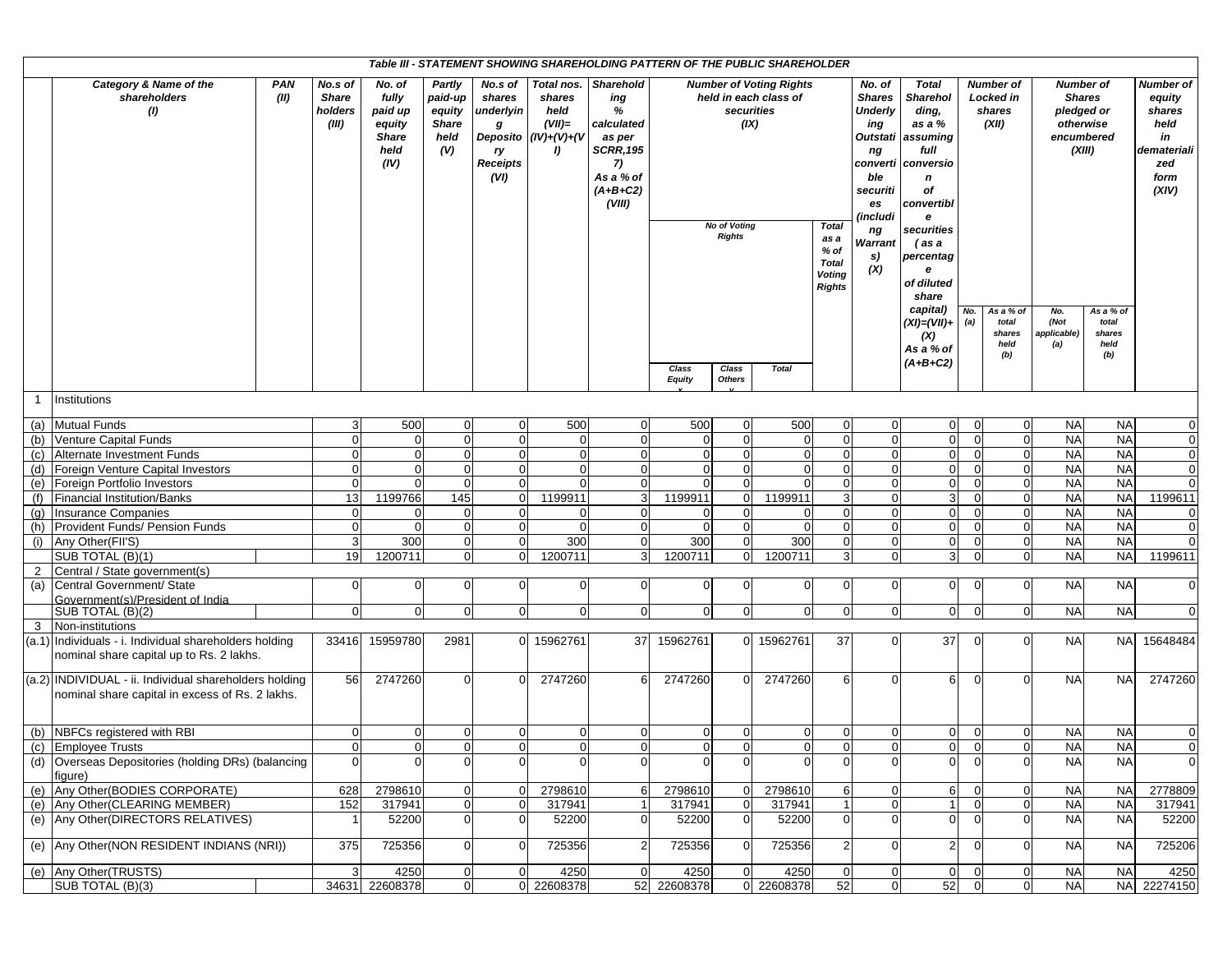| Total Public Shareholding (B) =<br>$(B)(1)+(B)(2)+(B)(3)$                                                                                                                                                      |                                                                                        | 34650 23805963 | 3126 | 0 23809089 | 55 23809089 | 0 23809089 | 55 |  | 55 | $\Omega$ | <b>NA</b> | NA 23473761 |  |  |
|----------------------------------------------------------------------------------------------------------------------------------------------------------------------------------------------------------------|----------------------------------------------------------------------------------------|----------------|------|------------|-------------|------------|----|--|----|----------|-----------|-------------|--|--|
| Details of the shareholders acting as persons in Concert including their Shareholding (No. and %): 0                                                                                                           |                                                                                        |                |      |            |             |            |    |  |    |          |           |             |  |  |
| Details of Shares which remain unclaimed may be given hear along with details such as number of shareholders, outstanding shares held in demat/unclaimed suspense account, voting rights which are frozen etc. |                                                                                        |                |      |            |             |            |    |  |    |          |           |             |  |  |
| Note:                                                                                                                                                                                                          |                                                                                        |                |      |            |             |            |    |  |    |          |           |             |  |  |
| (1) PAN would not be displayed on website of Stock Exchange(s).                                                                                                                                                |                                                                                        |                |      |            |             |            |    |  |    |          |           |             |  |  |
|                                                                                                                                                                                                                | $(2)$ The above format needs to be disclosed along with the name of following persons: |                |      |            |             |            |    |  |    |          |           |             |  |  |
| Institutions/Non Institutions holding more than 1% of total number of shares.                                                                                                                                  |                                                                                        |                |      |            |             |            |    |  |    |          |           |             |  |  |
|                                                                                                                                                                                                                |                                                                                        |                |      |            |             |            |    |  |    |          |           |             |  |  |